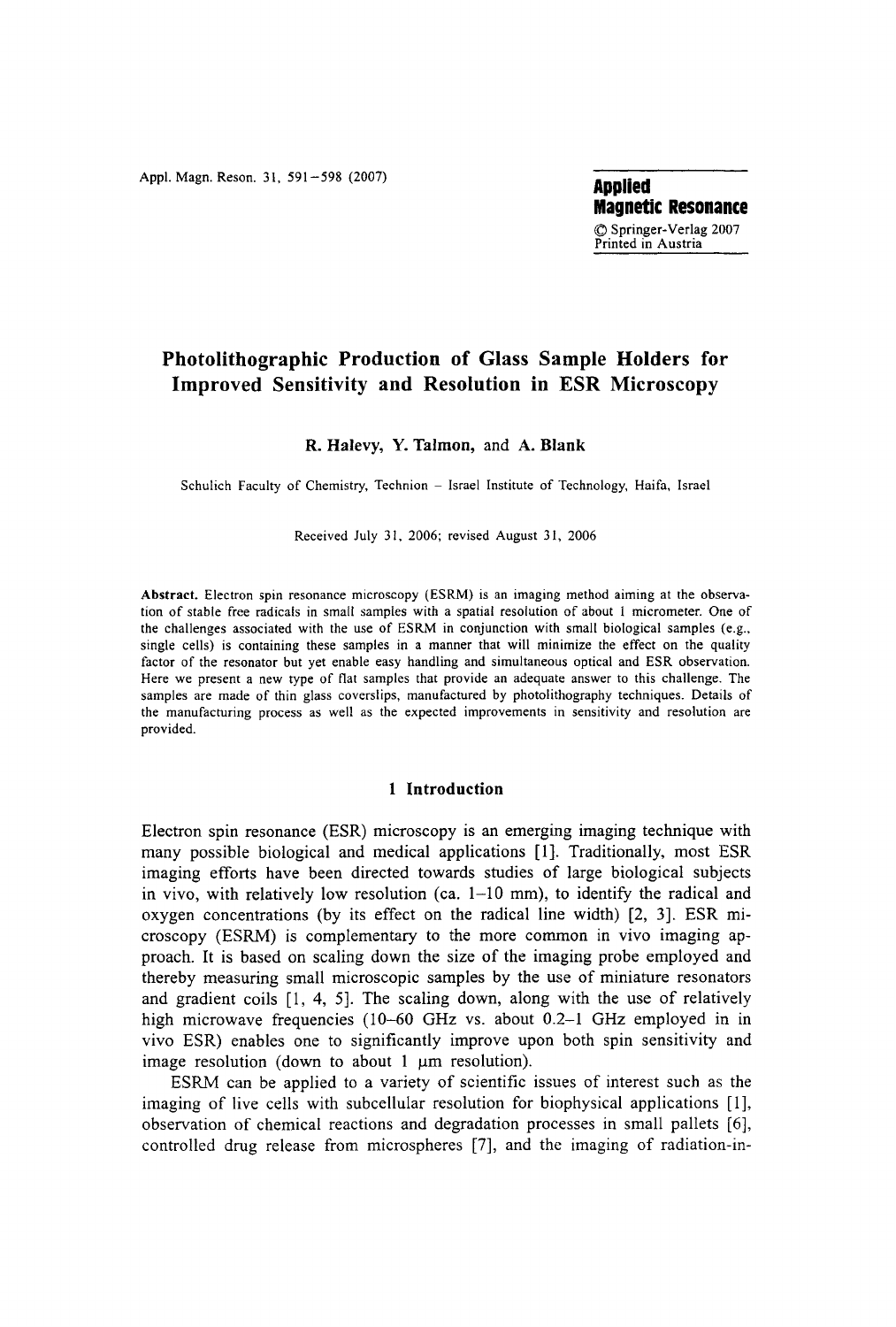duced defects in semiconductors [8]. In many of these applications, ESRM could provide information complementary to that obtained by more common techniques such as fluorescence and atomic force microscopy. For example, ESR can be used to accurately map  $O_2$  concentration [2, 9], reveal chemical specific information about reactive oxygen and nitrogen species [10-12], measure and image microviscosity [13], pH [14], and redox state [15]. All these parameters of interest were already measured with conventional "spectroscopic" ESR, as well as with large-scale ESR imaging machines and could therefore be acquired by ESRM measurements.

As mentioned above, one of the main features of ESRM is the use of a tiny resonator for improved sensitivity and resolution. We have found it most useful to construct the resonator from a single crystal of high-permittivity material (e.g.,  $SrTiO<sub>3</sub>$ , or TiO<sub>2</sub>) and to produce it in the shape of a ring [1, 4, 16, 17]. The compactness of the resonator increases the density of the etectromagnetic energy stored at the sample position. The magnetic and electric fields of typical singlering and double-stacked-rings resonators are shown in Figs. 1 and 2, respectively. Both configurations show good separation between the electric and magnetic components of the microwave field. The electric field is mostly confined to the dielectric rings, whereas the magnetic component is mainly around the central axis of the resonators. Such field distribution makes it possible to place a tubelike sample in the center of the resonator, where the electric field is minimal and the magnetic field is at maximum, thus improving the sensitivity and image resolution [7, 17].

The common tubelike sample containers, which are optimized for the measurements of homogenous samples, are far from optimal when microscopic imaging of subjects such as live cells or tissue extracts is needed. This is especially true when considering the small dimensions of the ESRM ring resonators described here, which can only accommodate tubes with an outer diameter that is smaller than about 1 mm. Placing microscopic samples of interest inside such a thin tube is very difficult and catls for nonstandard and cumbersome sample



Fig. 1. a Cross section of the calculated microwave magnetic fields of a typical single-ring resonator. The resonator structure cross section is marked by the two black rectangles. Calculations were performed by CST (computer simulation technology) microwave studio, b The same asa but for the microwave electric fields.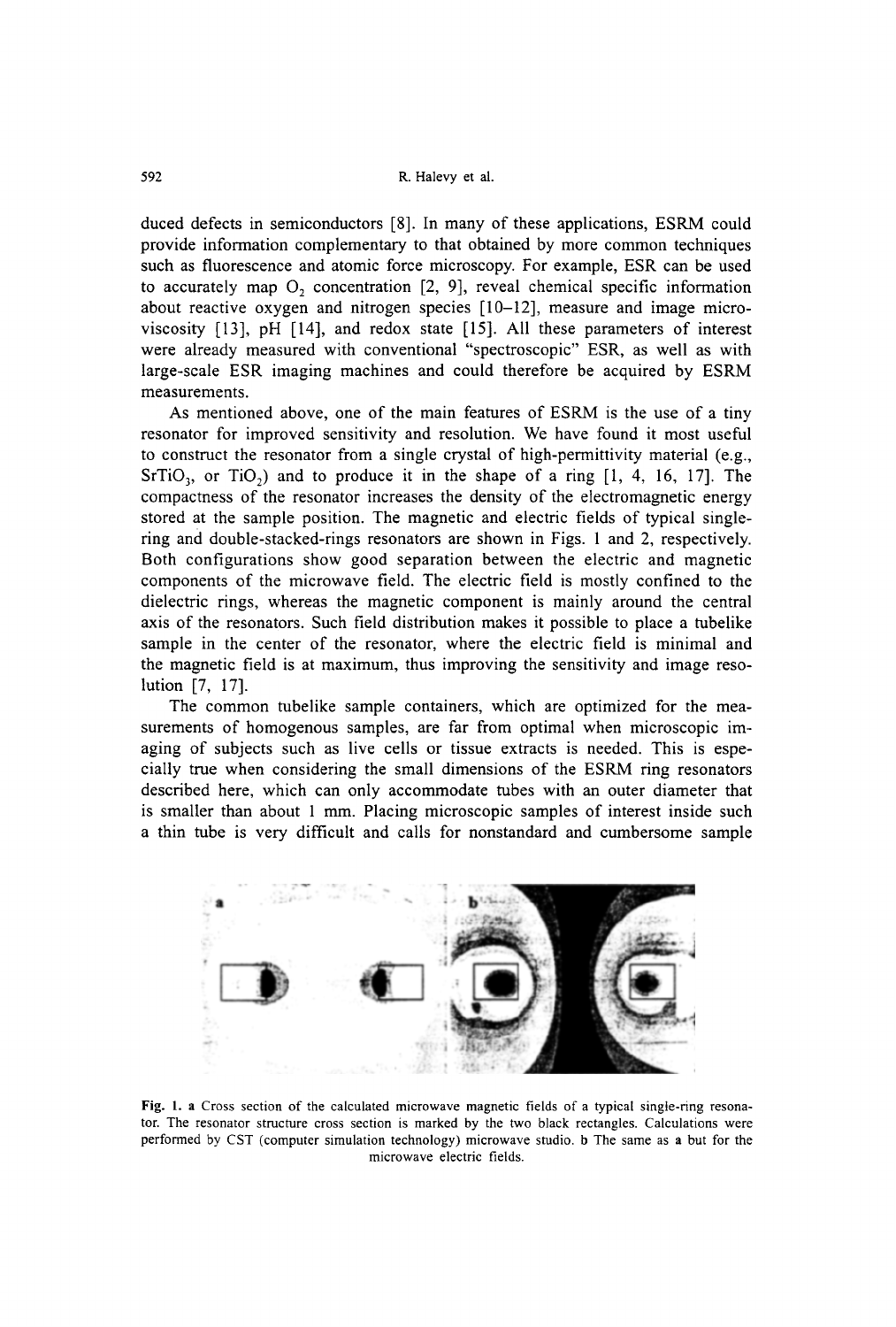

Fig. 2. a Cross section of the calculated microwave magnetic fields of a typical double-stacked-rings resonator. The resonator structure cross section is marked by the two black rectangles. Calculations were performed by CST microwave studio. b The same as a but for the microwave electric fields.

preparation procedures. Furthermore, one would like to observe the sample also by a conventional optical microscope while it is being measured by the ESRM system. This requirement is also very difficult to accommodate when employing tubelike sample holders. It can be concluded that these limitations warrant the design and fabrication of new types of sample holders, which are better optimized for ESRM applications. Simple preparation of biological samples and supporting simultaneous ESR and optieal imaging are not the only issues to be considered. For the new sample holders two additional factors must also be taken into considerations. First, since biological samples are aqueous in nature and therefore tend to strongly absorb the incident microwave energy [18], the new holders must position the sample in arcas of low electric field, in order to minimize the dielectric losses and sample microwave heating. Second, the design of the sample holders should carefully optimize important parameters that affect the signal-to-noise ratio (SNR) of the ESR signal such as the quality factor  $(Q)$  of the resonator plus sample, and the filling factor of the sample in the resonator.

In order to overcome the difficulties associated with the tubelike sample containers and to properly address the challenges raised above, an altemative approach for holding the sample during the measurement was considered. The main idea is to base the new design on flat sample holders, similar to the ones shown in Figs. 3 and 4. Flat sample holders are commonly used in millimeter-wave ESR measurements [19, 20] and recently this approach proved itself



Fig. 3. Schematic drawing of the first type of the flat glass sample holder:  $a = 3.7$  mm,  $b = 0.2$  mm,  $c = 21.9$  mm,  $d = 0.1$  mm and the radius r is 0.5 mm.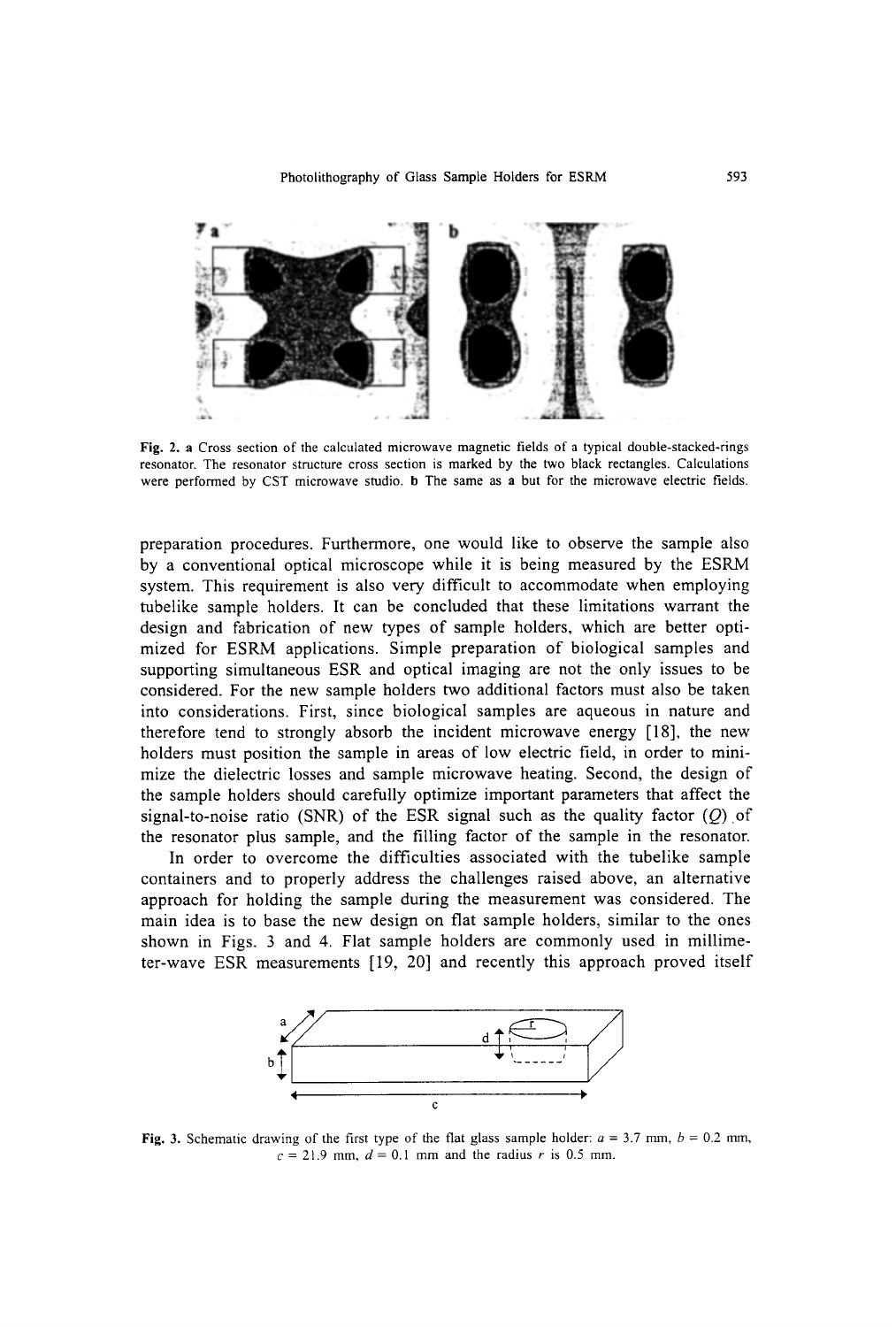594 R. Halevy et al.



Fig. 4. Schematic drawing of the cuplike sample holder: a  $a = 3.7$  mm,  $b = 0.17$  mm,  $c = 21.9$  mm,  $d = 0.2$  mm,  $e = 0.03$  mm. b "Zoom-in" on the cup structure:  $a = 0.2$  mm, the inner radius  $b = 0.3$  mm, the outer radius  $c = 0.35$  mm, and the depth of the cup  $d = 0.1$  mm.

in a 16 GHz ESRM study of the controlled drug release by microspheres [7]. However, up to now both high-field ESR and ESRM employed very crude and simple low-precision processes to fabricate these sample holders, such as creating patterns with paraffin wax and subsequently etching the glass with hydrofluoric acid (HF). These "manual" preparation methods are not applicable for tiny millimeter-sized resonators and cannot be of common practical use. Here we present a more precise manufacturing process of flat glass sample holders, prepared by means of the well-known photolithography technique. Photolithography offers the capability to produce pattems with high precision and resolution on the glass surface and was found useful for dealing with the present sample holder problem. In Sect. 2 we shall detail the preparation method of the sample holders and in Sect. 3 we shall describe the holders' geometry and discuss their implications upon the quality and filling factors and upon the SNR.

### **2 Experimental**

Photolithography is a well developed technique used both for research and in commercial production. Nevertheless, despite the significant advance and the wide availability of photolithography technology, there are still several production tasks that require nontrivial processing in order to obtain the desired results. One such issue is the deep etching of glass slides employing conventional photoresist masking. Although there are several recent publications that deal with this issue  $[21-23]$ , there is still no "fail-proof" procedure that works well with common glass and provides robust results under the ever changing physical conditions (i.e., temperature, humidity) of clean-room facilities. The most problematic step in deep etching of glass with photoresist masking is the etching itself, which often causes the photoresist to peal off the glass prior to the end of the process. One way of overcoming this problem is to conduct the etching step after applying chrome and/or gold masking in addition to the photoresist [24]. However, such procedure significantly increases the complexity of the entire process and therefore it is not suitable for the production of many sample holders, as needed for common ESRM applications. To avoid photoresist pealing-off during the etching process, we took a combined approach which (a) uses an "easy-to-etch" glass;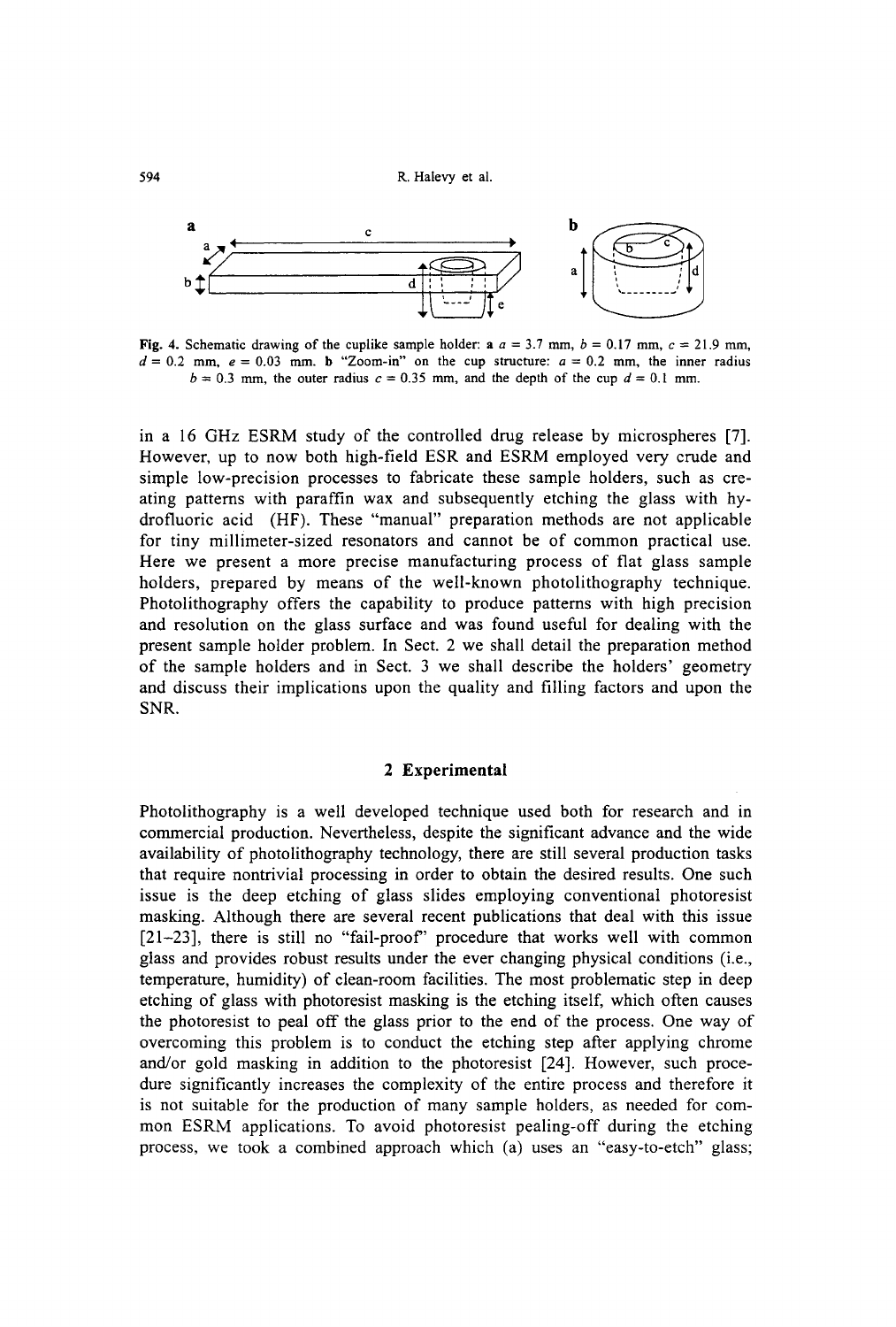(b) maximizes the adhesion quality of the photoresist onto the glass surface; and (c) employs relatively weak etchant.

The first issue was addressed by employing a relatively low-quality and nonchemically resistant soda-lime cover glass with a thickness of  $200 \mu m$  (from AVX, Israel). The aspect of strong adhesion of the photoresist onto the glass was obtained by employing the following procedure. First, the slides were thoroughly cleaned to remove all organic particles and metallic contamination. The cleaning solution consisted of a mixture of  $H_2SO_4$  (98%) and  $H_2O_2$  (30%) (2:1) and the glass slides were kept over night in the solution. Following the cleaning, the slides were rinsed with deionized water, spin dried and baked on a hot plate at 300  $^{\circ}$ C for 20 min to remove any residual water molecules. In the next step, the slide surface was treated by hexamethyl disilazane (HMDS), to further promote the adhesion of the photoresist, and then baked in an oven at 90  $^{\circ}$ C for 10 min. Slides were then spin coated with AZ5214E photoresist (Clariant Corporation, USA) for 60 s at 4000 rpm. Following the coating, slides were prebaked in an oven at 90 ~ for 10 min, in order to accelerate the diffusion of the solvent out of the resist film. The final thickness of AZ5214E after spin coating was measured to be about  $1.4$   $\mu$ m. The slides were then exposed to a UV light source through a photomask at g-line wavelength for 4 s with an intensity of 10 mW $\cdot$ cm<sup>-2</sup>. Photoresist development was carried out with a standard developer (tetramethylammonium hydroxide (TMAH) (1:10); Mallinckrodt Baker Inc, Phillipsburg, NJ, USA) for 30 s, followed by rising with deionized water and spin drying. Next the photoresist is further hardened by a 1 min UV light flood exposure and postbaked in an oven at 120  $\degree$ C for 2 h. In order to prevent unwanted etching of the back side of the slides, the glass slides are then spin coated with another type of photoresist (1818 from Shipley, UK) for 60 s at 4000 rpm and inserted into the oven for an additional postbaking period of 2 h at 120  $^{\circ}$ C. Prior to the etching step the slides were treated by oxygen plasma descum for 1 min in order to remove any excess undeveloped HMDS and to accelerate the etching. The etching step itself was carried out with a relatively mild acid, namely, fiuorosillicic acid (35% technical grade, Sigma) at 50  $^{\circ}$ C for 2 h. The etching rate of the glass under these conditions was found to be about 0.7  $\mu$ m per minute. Finally, the photoresist was removed and slides were cleaned with acetone.

In the case of the cuplike shaped slides (Fig. 4), production is carried out in two steps. The first step produces the pattems on the upper side of the glass, in an identical manner to the method described above (with a slightly different mask).



Fig. 5. Schematic drawing of the cover glass slide:  $a = 3.7$  mm,  $b = 0.2$  mm,  $c = 21.9$  mm,  $d=0.05$  mm,  $e=3.5$  mm,  $f=2.1$  mm.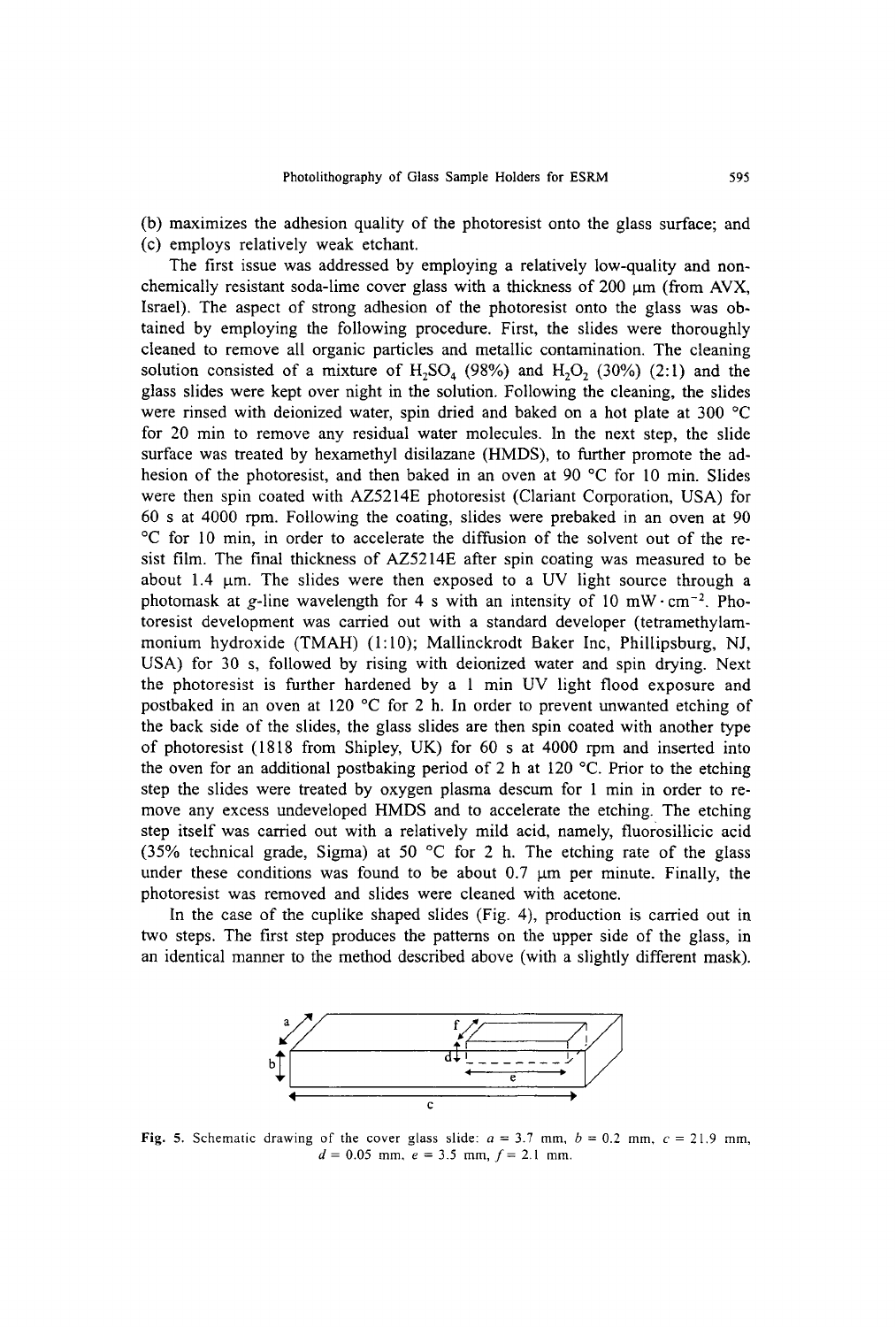The second step is similar to the first one, but here the mask of the back side must be aligned, prior to photoexposure, with respect to the patterns produced on the upper side of the glass. This is done by the use of a mask aligner (MA6 Contact Mask aligner, BSA system UV 400; Karl Suss America Inc., Waterbury Center, Vermont, USA). Yet another type of glass slide that is produced to complete the sample container is a cover slide (Fig. 5). The cover glass piece, which can be bonded with an appropriate adhesive to the bottom glass, is required for a complete isolation of the sample from the outside, in case it needs to be examined under vacuum or controlled atmospheric condition, and/or to avoid sample dehydration.

#### **3 Results and Discussion**

As noted above, two main types of sample holders were produced, with the same matching cover glass for both types. The first type of sample holder has circular shape and its total thickness, with the cover glass, enables it to fit into the space between the rings of the double-stacked resonator configuration (Figs. 2 and 3). The second type is a cuplike sample holder that can be inserted right into the circular single-ring resonator (Figs. 1 and 4). While the first type of sample holder is easier to produce, the second type offers better sensitivity and consequently better image resolution, as shall be shown below.

Let us now analyze the calculated microwave electric and magnetic field distribution (shown in Figs. 1 and 2) in terms of the corresponding filling factor of the sarnple inside the resonators and the quality factor of the resonators. For the double-stacked resonator, which was employed in previous ESRM work [17], the calculated filling factor of a cylindrical sample 0.2 mm in diameter and 0.2 mm in height, located in the center of the resonator, was found to be 0.0057. This value "translates" to an effective volume of  $V_c = 1.10$  mm<sup>3</sup>, where the term "effective volume" refers to the ratio between this small (pointlike) sample volume and its filling factor [1]. The smaller the effective volume, the larger the SNR of a standard small-sized sample would be. (In ESRM the "standard smallsize sample" would typically be a single image voxel.) The calculated quality factor of the double-stacked resonator, containing a sample made of standard saline solution (permittivity  $\varepsilon = 80$  and conductivity  $\sigma = 0.8$  S/m) that fills in the entire etched circular hole of the sample holder (Fig. 3) was found to be 280. This value is a bit small compared with the  $Q$  of the empty resonator, calculated to be 2566. Nevertheless, it is still high enough to support the ESR measurements in terms of efficient frequency locking on the resonator resonance, and reasonable SNR. For the single-ring resonator, similar catculations resulted in a small sample (0.2 mm diameter, 0.2 mm height) filling factor of 0.01, which implies an effective volume of  $V_c = 0.0063$  mm<sup>3</sup>/0.01 = 0.63 mm<sup>3</sup>. The effects on Q were similar to the ones calculated for the double-stacked resonator.

Let us analyze the meaning of  $V_c$  and  $Q$  that were calculated above in terms of the SNR. For pulsed ESR the single-shot SNR is given by [1, 5]: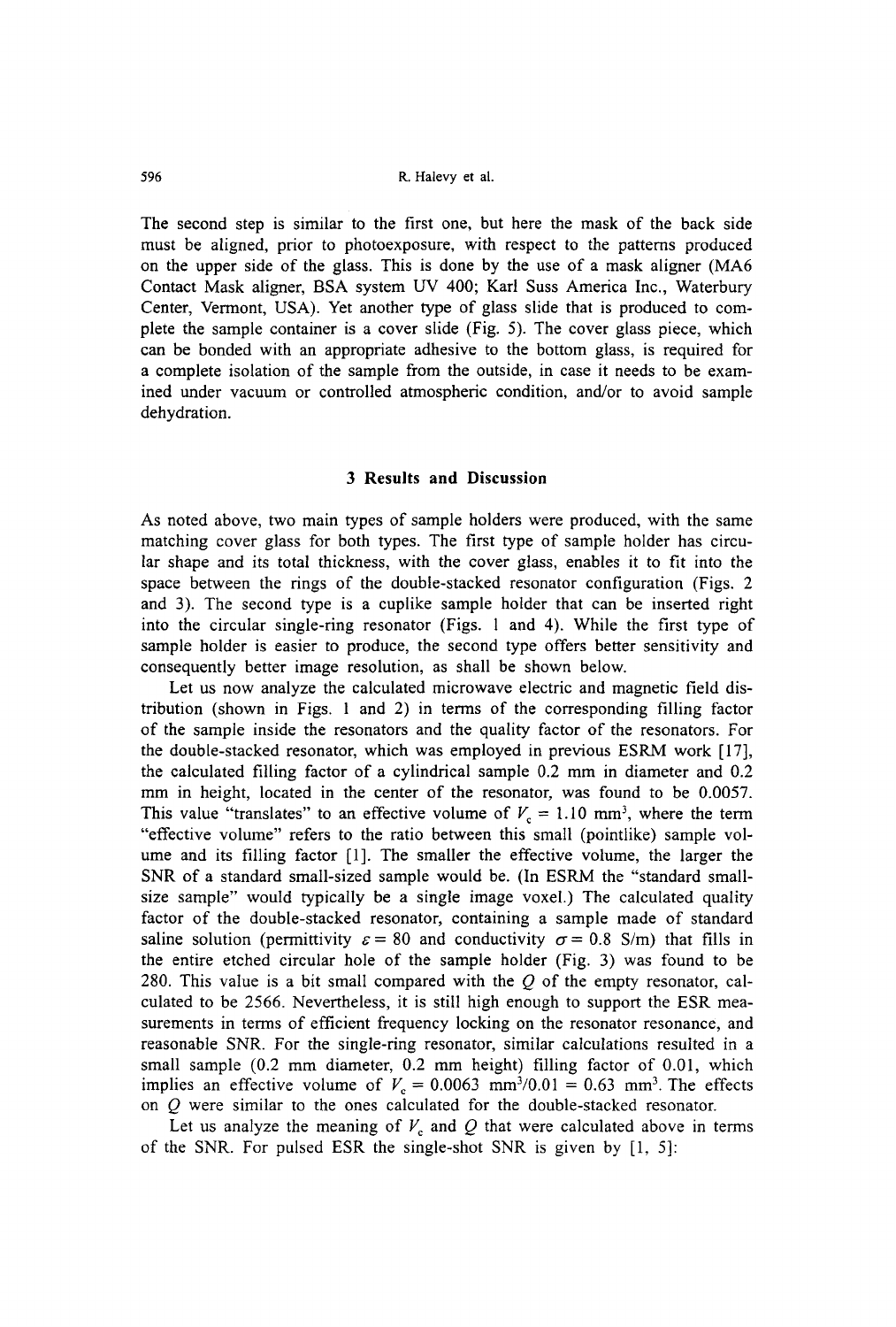Photolithography of Glass Sample Holders for ESRM 597

$$
\text{SNR}_{\text{pulse}} \approx \frac{\sqrt{2} \sqrt{2\mu_0} M V_v \omega_0}{16 \sqrt{V_c} \sqrt{k_b T \Delta f}} \sqrt{\frac{Q_u}{\omega_0}} \,, \tag{1}
$$

where  $\mu_0$  is the free space permeability, M is the sample magnetization,  $V_y$  is the volume of the sample of interest (a single voxel),  $k<sub>b</sub>$  is the Boltzmann constant, T is the temperature,  $\Delta f$  is the bandwidth of acquisition, and  $\omega_0$  is the angular microwave frequency. Equation (1) enables one to realize the importance of the new sample holders in a quantitative manner. First of all, by localizing the sample in the center of the resonator (in both configurations), one can minimize the dielectric losses. As a consequence, the value of  $O$  (with a lossy sample) would typically be about 200-400 (depending on the exact sample size). ( $O$  may be even larger if only small samples of  $\lt 100$  µm are considered, which can be realized by fabrication of smaller sample containers.) Without exact localization of the sample in the center, flat samples in single or double-stacked resonator would cause the value of  $O$  to be as low as 30-60. Such low value makes it difficult to lock on the resonance frequency of the resonator and implies a reduction in SNR by a factor of about 3-4 compared with the localized case (achieved by the photolithographic process). In addition to the effects on  $Q$ , the cuplike sample holder (Fig. 4) enables one to employ a flat sample holder, with all its advantages (accessibility of samples, optical imaging capability), in conjunction with single-ring resonator. The use of a single-ring resonator, which has an effective volume,  $V_c$ , that is almost a factor of 2 smaller than that of the double-stacked resonator, results in an additional improvement in the SNR by a factor of  $\sqrt{2}$  (Eq. (1)). Therefore, the combined increase in SNR, when comparing the new sample holders with those created without accurate photolithography processing, mounts up to a factor of about 5-6, which implies an improvement by a factor of about 1.8 in the three-dimensional image resolution, or reduction in acquisition time by a factor of about 30, when keeping image resolution the same.

# **4 Summary and Conclusions**

This study presents the application of photolithography for the development of micro glass sample holders used in ESR microimaging. The high resolution of the pattems created on the sample holders enables one to overcome many of the difficulties associated with the use of conventional ESR sample tubes (e.g., handling of small samples and optical accessibility) and also significantly improves the SNR. Thus, the new approach would enable one to examine small objects by both optical and ESR microcopy at the same time, where the sample contains a minimum amount of water, leading to improved quality and filling factors. This is a key issue that would significantly improve the capabilities and qualities of high-frequency ESR microimaging. The sample holders are easy to produce with high precision, which is important if one wishes to enable wide availability of ESR microimaging as a state-of-art tool in bioscience and biotechnology.